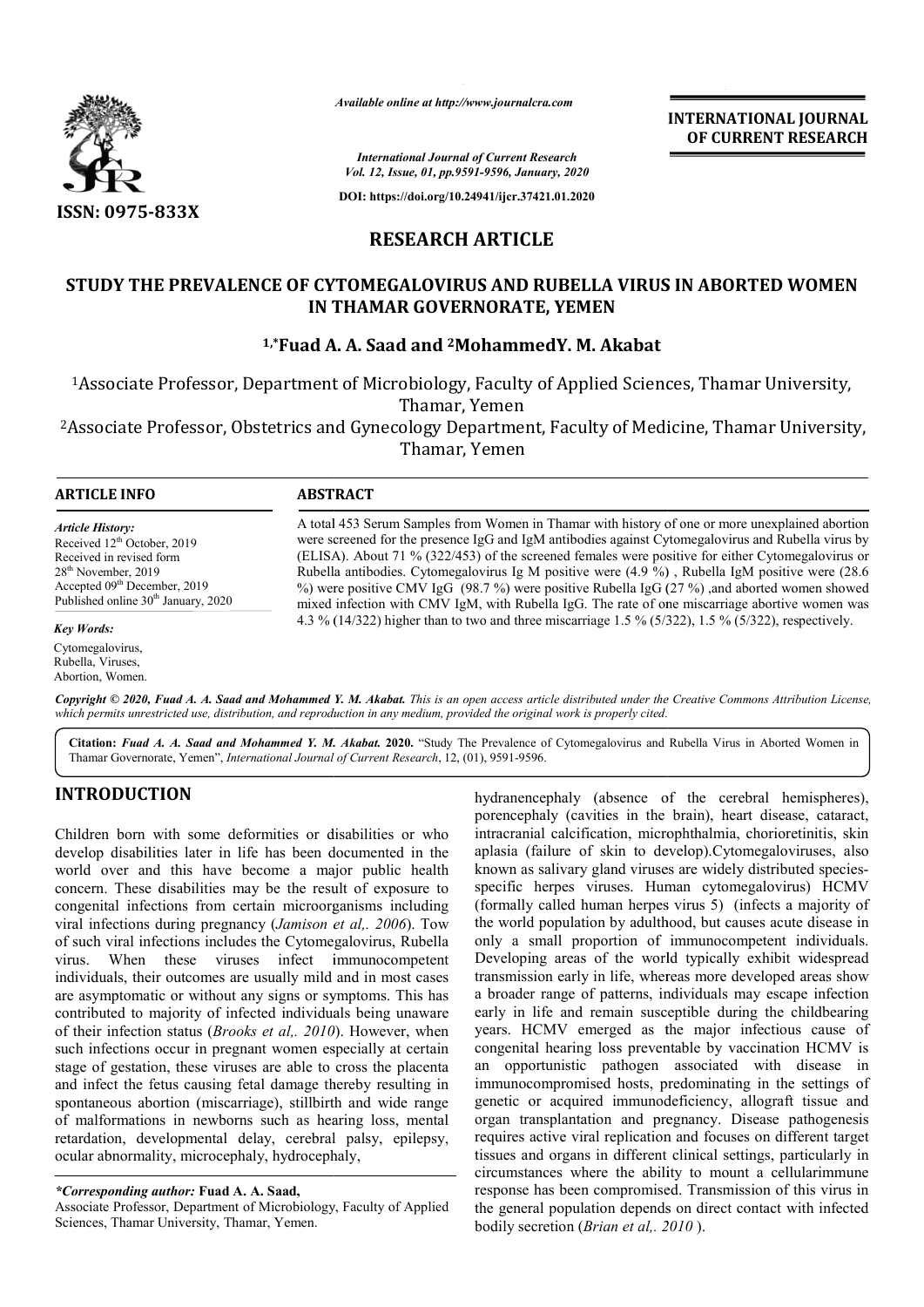Rubella virus (RUBV) infection causes a benign disease known as rubella or German measles that can result in profound birth defects if contracted in utero. Norman Gregg, an Australian ophthalmologist, first reported the association of congenital cataracts as a consequence of gestational rubella in 1941, establishing RUBV as a major teratogen. The last major epidemic of rubella to impact the United States occurred in 1964–65, resulting in 20 000 congenital rubella syndrome (CRS) cases. Currently, \_50% of countries has national rubella vaccination programs, but the majority of the world's population is not covered and rubella thus remains a worldwide challenge (*Brian et al., 2010).* The aim of the study determine the prevalence of CMV and Rubella virus antibodies infection among aborted women in Thamar Governorate.

### **MATERIALS AND METHODS**

**Study population:** This study screened pregnant women consulting and childhood Hospital for the period of 8 months between 14.11.2017 to 11.6. 2018. Demographic data were obtain via questionnaire filled by members of the research group .The data included age, residence, pregnancy status, and abortion details (time and frequency if any). The subjects were ascertained into two groups; 339 suspected cases of CMV infections and 114 cases of Rubella infections.

### **Sample Collection**

- Blood samples were collected according to standard technique.
- The immunoassays were carried on Cobas e411®; a fully automated system employing the Electro chemo luminescence (ECL) technology.
- After the daily preparation procedures, the corresponding reagents (for CMV & Rubella antibodies) were previously loaded into the system as specified by the manufacturer (Roche Diagnostics, Germany)
- About 0.5 ml of the serum was obtained into a tube and loaded into the allotted compartment of the Cobas e411®.
- Required tests were selected and preformed fully automated.

### **Electrochemoluminescence**

Electrochemiluminescence or electro generated chemiluminescence (ECL) is a kind of luminescence produced during electrochemical reactions in solutions. In electro generated chemiluminescence, electrochemically generated intermediates undergo a highly exergonic reaction to produce an electronically excited state that then emits light upon relaxation to a lower-level state. This wavelength of the emitted photon of light corresponds to the energy gap between these two states. ECL excitation can be caused by energetic electron transfer (redox) reactions of electro generated species. Such luminescence excitation is a form of chemiluminescence where one/all reactants are produced electrochemically on the electrodes (*Forster et al., 2009; Valenti et al., 2016*). It generally uses Ruthenium complexes, especially  $[Ru (Bpy)_3]^{2+}$ (which releases a photon at  $\sim 620$  nm) regenerating with TPrA (Tripropylamine) in liquid phase or liquid–solid interface. It can be used as monolayer immobilized on an electrode surface (made e.g. of nafion, or special thin films made by Langmuir– Blogett technique or self-assembly technique) or as a reactant or more commonly as a tag and used in HPLC, Ru tagged antibody based immunoassays, Ru Tagged DNA probes for

PCR etc., NADH or H<sub>2</sub>O<sub>2</sub> generation based biosensors, oxalate and organic amine detection and many other applications and can be detected from Pico molar sensitivity to dynamic range of more than six orders of magnitude. Photon detection is done with photomultiplier tubes (PMT) or silicon photodiode or gold coated fiber-optic sensors. The importance of ECL techniques detection for bio-related applications has been well established. ECL is heavily used commercially for many clinical lab applications (*Miao, 2008).*

**Anti –Rubella IgM assay:** The analyzer automatically calculates the cutoff based on the measurement of RUBIGM Cal1 and RUBIGM Cal2 .The result of a sample is given either as reactive or non-reactive as well as in the form of a cutoff index .(signal sample /cutoff). Results obtained with the Elecsys Rubella IgM assay are interpreted based on lower cutoff index (COL) values as follows :

Non –reactive :<0.8 COL

Indeterminate  $: \geq 0.7$  -<1.0 COL

Reactive :≥1.0 COL

### **Anti –CMV IgM assay**

Results obtained with the Elecsys CMV IgM assay are interpreted as follows:

Non-reactive: < 0.7 COL Indeterminate: 0.5 -<1.0U/ml Reactive: ≥1.0 COL

**Anti-CMV IgG assay:** The analyzer automatically calculates the analytic concentration of each sample in U/ml. Results obtained with the Elecsys CMV IgG assay are interpreted as follows:

Non –reactive: < 0.5 U/ML

Indeterminate: 0.5 -<1.0U/ML

Reactive: ≥1.0 U/ML

**Anti –Rubella IgG assay:** The analyzer automatically calculates the analytic concentration of each sample in 1U/ML. Results obtained with the Elecsys Rubella IgG assay can be interpreted as follows:

Non –reactive :< 10 IU/ML

Reactive: >10 IU/ML

Intermediate samples' results were re-tested to be as curtained into reactive or non- reactive categories.

# **RESULTS**

**Sample study:** A Total of (453) specimen were collected from female patients consulting Maternity and Childhood Hospital .322 specimens were seropositive for either of the targeted viruses tested by ELISA (Cobas 411) at AL-Dubai Medical Laboratories'. Study population: The study sample is drawn from the population of pregnant women ranged in age between 15 to 45 years old .CMV cases were 339, Rubella cases were only.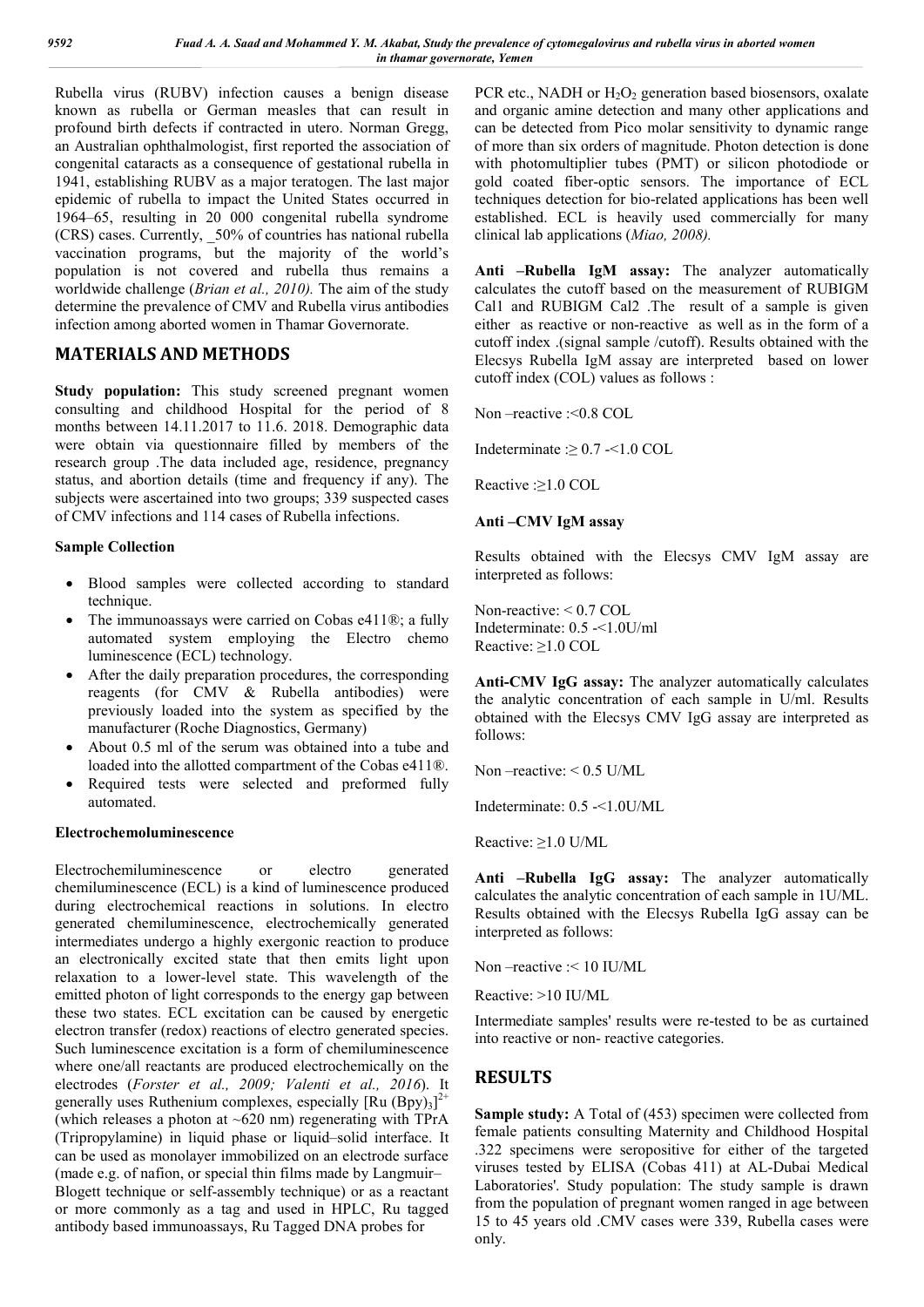| Glassware                                 | Instruments and sets | Others                                              |  |  |  |
|-------------------------------------------|----------------------|-----------------------------------------------------|--|--|--|
| Tube<br><b>ELIZA</b> System<br>Centrifuge |                      | Serum                                               |  |  |  |
|                                           |                      | Reagent (ELIZA System)                              |  |  |  |
|                                           |                      | Distal water                                        |  |  |  |
|                                           |                      | Cotton                                              |  |  |  |
|                                           |                      | Micro pipettes                                      |  |  |  |
|                                           |                      | Disinfectant solutions (spirit, Dettol, chloroform) |  |  |  |
|                                           |                      | Cups                                                |  |  |  |
|                                           |                      | <b>Tips</b>                                         |  |  |  |
|                                           |                      | Syringe                                             |  |  |  |
|                                           |                      | Tornika                                             |  |  |  |
|                                           |                      | Gloves                                              |  |  |  |

**Table 1. Showing overall prevalence of CMV and Rubella antibodies among screened population**

| Virus   | Residence area     | No. of samples | No. of positive | $\%$ |
|---------|--------------------|----------------|-----------------|------|
| CMV     | City               | 163            |                 | 33   |
|         | Countryside        | 176            | 126             | 37   |
|         | Total              | 339            | 238             | 70   |
| Rubella | City               | 50             | 36              | 32   |
|         | Countryside        | 64             | 48              | 42   |
|         | Total              | 114            | 84              | 74   |
|         | <b>Grand Total</b> | 453            | 322             | 71.1 |

|  | Table 2. Showing seroprevalence of CMV and RV antibodies (IgG and IgM) |  |  |  |
|--|------------------------------------------------------------------------|--|--|--|
|  |                                                                        |  |  |  |

|     | Sero-criteria | Cytomegalovirus (%) | Rubella virus (%) | Total      |
|-----|---------------|---------------------|-------------------|------------|
| IgG | Positive      | 233 (98.7)          | 27 (100)          | 260 (98.9) |
|     | Negative      | 3(1.3)              | 0(0)              | 3(1.1)     |
|     | Total         | 236                 | 27                | 263        |
| IgM | Positive      | 5(4.9)              | 12(28.6)          | 17(11.7)   |
|     | Negative      | 98 (95.1)           | 30 (71.4)         | 128(88.3)  |
|     | Total         | 103                 | 42                | 145        |

#### **Table 3. Showing distribution of abortion incidences among pregnant females**

| Viruses            | Residence area |    | No. of abortion incidences |  |      | Total $(\%)$ |
|--------------------|----------------|----|----------------------------|--|------|--------------|
|                    |                |    |                            |  | More |              |
| <b>CMV</b>         | City           |    |                            |  |      | 7 (41.2)     |
|                    | Countryside    |    |                            |  |      | 10(58.8)     |
|                    | Total          |    |                            |  |      | 17(53.1)     |
| Rubella            | City           |    |                            |  |      | 6(40)        |
|                    | Countryside    |    |                            |  |      | 9(60)        |
|                    | Total          |    |                            |  |      | 15 (46.9)    |
| <b>Grand Total</b> |                | 14 |                            |  |      | 32(100)      |

| Table 4. Showing Abortion time during pregnancy course |  |  |  |  |
|--------------------------------------------------------|--|--|--|--|
|--------------------------------------------------------|--|--|--|--|

| Viruses     | Residence area | Abortion trimester (%)                       |          |                 | Total $(\% )$ |  |
|-------------|----------------|----------------------------------------------|----------|-----------------|---------------|--|
|             |                | $2nd$ trimester<br>1 <sup>st</sup> trimester |          | $3rd$ trimester |               |  |
| <b>CMV</b>  | City           | 6(17)                                        | 6(17)    | 3(8.8)          | 15(44.1)      |  |
|             | Countryside    | 13(38.2)                                     | 4(11.8)  | 2(5.9)          | 19(55.9)      |  |
|             | Total          | 19(55.9)                                     | 10(29.4) | 5(14.7)         | 34(53.1)      |  |
| Rubella     | City           | 1(3.3)                                       | 3(10)    | 3(10)           | 7(23.3)       |  |
|             | Countryside    | 11(36.7)                                     | 4(13.3)  | 8(26.7)         | 23(76.7)      |  |
|             | Total          | 12(40)                                       | 7(23.3)  | 11(36.7)        | 30(46.9)      |  |
| Grand Total |                | 31                                           |          | 16              | 64(100)       |  |

**Distribution of CMV and Rubella infection among females:**  The percentage of seropositive females reside in urban and rural areas for CMV was 70 % (238/339), while Rubella seropositive percentage was 74 % (84/114). In term of incidence rates for Cytomegalovirus and Rubella viruses, about 71% (322/453) of the screened females were positive for either Cytomegalovirus or Rubella antibodies. Moreover, females residing in countryside are the most effected group. The proportion of seropositive this group was 53% while the counterpart proportion of urban females was 47% .Table summarizes the distribution of seropositive cases among the studied population.

**Distribution of Sero-diagnostic Antibodies among infected women:** The sero-diagnosis revealed that 4% of the samples were living with the acute phase of the viral infection .Table 2 summarizes the employed serological tests and their results for the sample.

**Abortion Rate among Infected Females:** The abortion rate, that CMV or Rubella viruses may have been the cause, was 9.9 %. It is worth mentioning that in CMV-positive females, 59% of rural females had at least single abortion incidence, while only about 41% of urban pregnancies ended in abortion. On the other hand, 60% of Rubella-associated abortions were in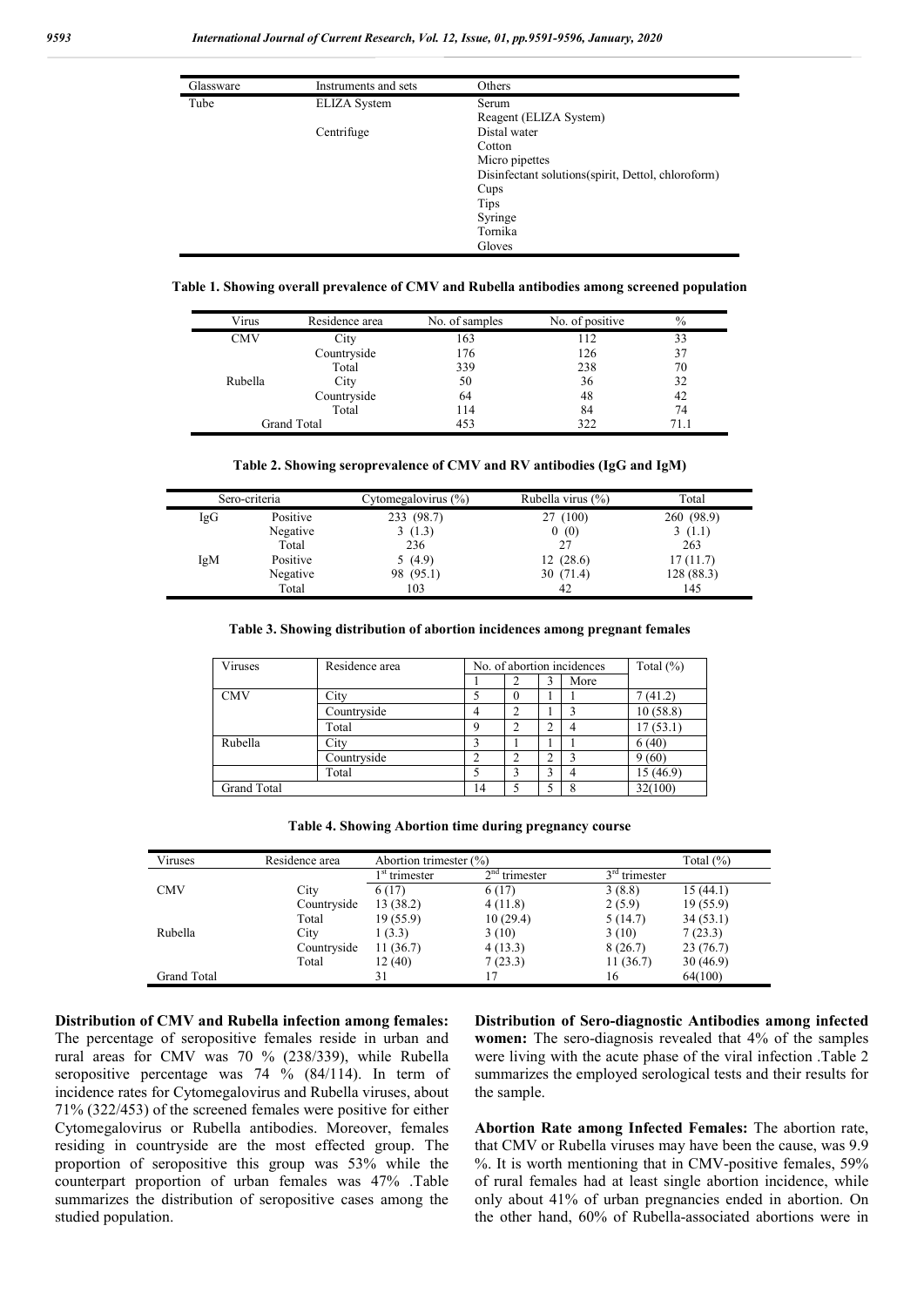rural areas. Table 3 details the Abortion rates among females under study.

**Abortion Period during Pregnancy:** In terms of abortion time, the results showed that 48% of the seropositive females had the Incidence in the first trimester. About 66% of this group of females is rural residents and the remaining portion is urban residents. Strikingly, 55.9 % of CMV seropositive females experienced an abortion episode in the first trimester, while 36.7% of Rubella-seropositive females experienced abortion in the third trimester. Table 4 details the timing of abortion during pregnancy course.

# **DISCUSSION**

Human cytomegalovirus (CMV) and Rubella virus are increasingly being recognized as important causes of congenital infection. Intrauterine transmission of CMV to the baby can occur irrespective of prior maternal exposure; whereas, in rubella, a previous exposure actually prevents the virus from crossing the placenta by generating protective antibodies. There are great variations in rates of seroprevalence among countries due to many factors including; sex, socioeconomic status, geographical location, and accessible healthcare services *(Cannon et al., 2010).* It became apparent that CMV infections are more common than Rubella infections especially in rural areas. This could be ascribed to the shortage of the required healthcare services. The results also showed that great proportion of pregnant women may abort for at least one time, mostly during the first trimester. This observation could be explained by reactivation of latent infections due to pregnancy-induced immune suppression (*Kourtis et al., 2014*). The seroprevalence of congenital viral infections in Yemen has not been well-documented. Consequently, findings of the present study will be compared to surveys from different countries around the globe. In terms of CMV seroprevalence, a study from UK found the rate to be 56% of screened pregnant women tested by complement fixation assay designed to detect IgG antibodies (*Peckham et al., 1983*).

On the contrary, the counterpart finding in this study is extremely high (98.7%). This variation could be attributed to the absence of vaccination programs in our society, individual attempts to seek regular check-up, reduced sensitivity of the employed diagnostic assay (*Booth et al., 1989*), and/or geographical area. Indeed, it is well-known that around 90% of the Asian population is infected with CMV and acquired antibodies in early childhood (*Schopfer et al., 1978; CDC, 2010*).In France, the prevalence of CMV-IgM in pregnant women was reported to be about 3% (Mace et al., 2004), which is in good agreement with the finding of this study (5%). However, a higher rate was documented in the USA (73%) detected by ELISA (*Stango et al., 1985*). Yet, for Rubella-IgM prevalence, a study from Kashmir *(Fomda et al., 2004*) found the rate to be 16.7%, which is quite high than we found. Moreover, an ELISA-based study from western Sudan found that rates of CMV-IgG and Rubella-IgG in pregnant women were 72% and 65% respectively. On the other hand, the rates of CMV-IgM and Rubella-IgM were only 2.5% and 3.4% (*Hamdan et al., 2011*). These findings are roughly similar to the rate of CMV antibodies reported in the present study. Strikingly, the seroprevalence of CMV-IgG reported in the present study greatly matched the rate reported in two different Turkish studies (97-98%) despite their large samples sizes (*Karabulut et al., 2011; Uyar et al., 2008*).

The ability of CMV or Rubella viruses to cause abortion is still controversial *(Sunanda et al., 1994; Yasodhara et al., 2001; and references therein*). It should be mentioned that abortion has been reported to result from multiple infections alongside the CMV or Rubella infection (*Yasodhara et al., 2001*). As a consequence, caution must be considered when ascribing the cause of abortion to either CMV or Rubella infections. Maternal infection especially during the first trimester associated with adverse neonatal outcome which encompass heart disease, cataract and deafness collectively known as congenital rubella syndrome which had a major neonatal morbidity and burden to families (*Ojala et al., 1973*). If primary rubella infection occurs during the first trimester of pregnancy, the incidence of congenital rubella is 90% and the risk decreases to 25% during the third trimester. Additionally, if contracted during the first trimester of pregnancy, it can infect the fetus leading to congenital rubella syndrome (*Singh et al., 2009*).In term of CMV-associated abortion, the rate of abortion in CMV-positive women (14.3%) was in good agreement with a study from Greece that found 16% of fetal death cases were positive for CMV (*Syridou et al., 2008*). Nonetheless, an Iraqi study reported a higher rate (34.2%) of association between Rubella-IgG and abortion (*Abdul-Karim et al.,* 2009). Furthermore, a Palestinian study detected CMV and Rubella IgM antibodies by ELISA reported the seroprevalence to be 6% and 7% respectively (*Al-Hindi et al., 2010*). The findings of first trimester abortion are supported by an Iraqi study that screened 210 pregnancies and found most of abortion cases occurred within the first three months (*Basim.M.Hussan.2013*). However, the study did not specify the residential areas of the screened women. Additionally, the same study also found the prevalence of CMV-IgG and Rubella-IgG to be 29% and 8.5% respectively, while prevalence of CMV-IgM and Rubella-IgM were 12% and 7%. These are lower than the rates found by the present study. These variations are possibly due to differences in sample size or socioeconomic standards and vaccination practice.

### **Conclusion**

Most of seropositive women, for both CMV and Rubella, are residents of rural areas. Additionally, many women experienced abortion incidences occurred at least once during pregnancy. The percentage of seropositive females reside in urban and rural areas for CMV was 70 % (238/339), while Rubella seropositive percentage was 74 % (84/114). In term of incidence rates for Cytomegalovirus and Rubella viruses, about 71% (322/453) of the screened females were positive for either Cytomegalovirus or Rubella antibodies. Moreover, females residing in countryside are the most effected group. The proportion of seropositive this group was 53% while the counterpart proportion of urban females was 47%. The serodiagnosis revealed that 4% of the samples were living with the acute phase of the viral infection. The abortion rate, that CMV or Rubella viruses may have been the cause, was 9.9 %. It is worth mentioning that in CMV-positive females, 59% of rural females had at least single abortion incidence, while only about 41% of urban pregnancies ended in abortion. On the other hand, 60% of Rubella-associated abortions were in rural areas**.** In terms of abortion time, the results showed that 48% of the seropositive females had the Incidence in the first trimester. About 66% of this group of females is rural residents and the remaining portion is urban residents. Strikingly, 55.9 % of CMV seropositive females experienced an abortion episode in the first trimester, while 36.7% of Rubella-seropositive females experienced abortion in the third trimester**.**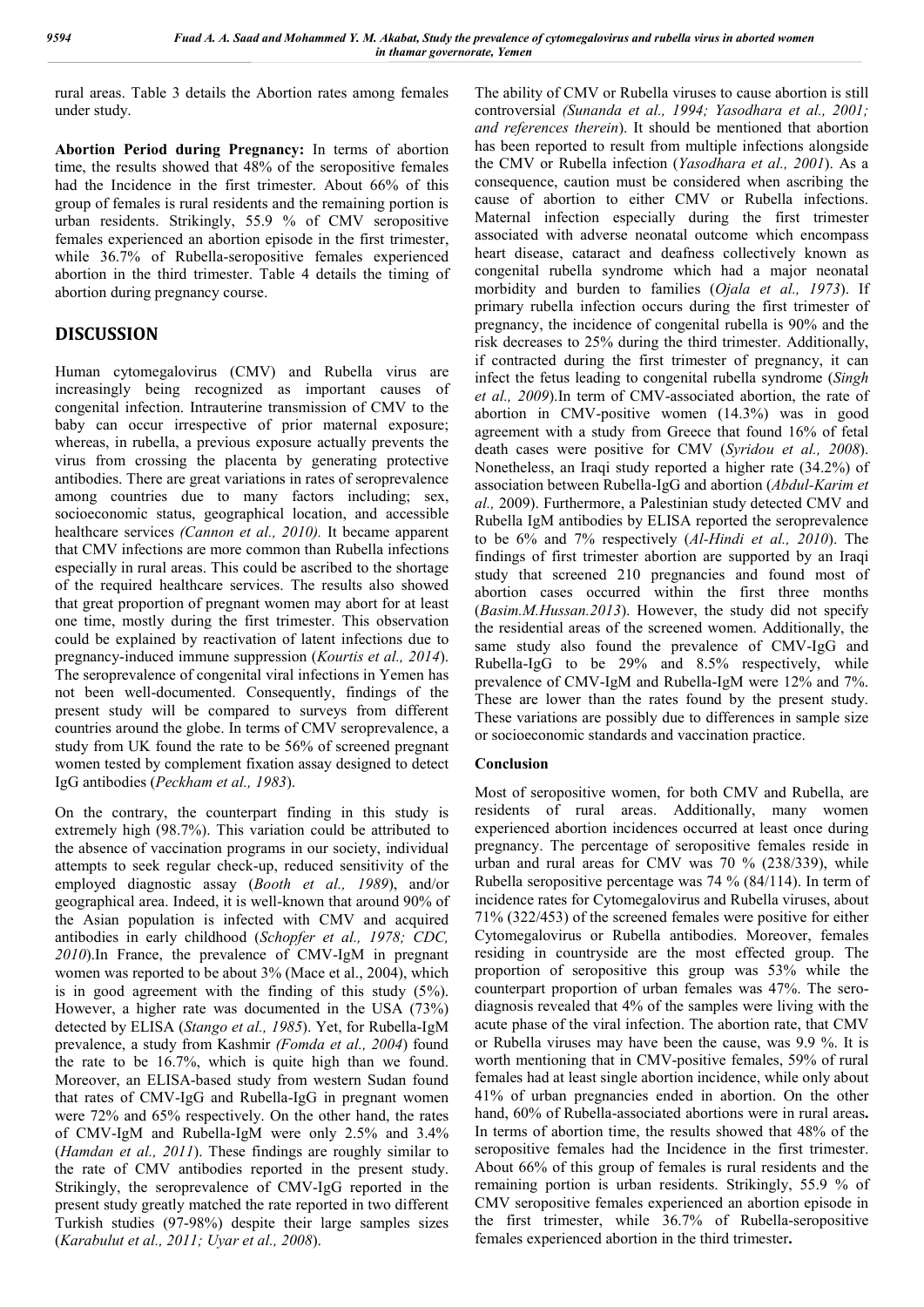### **REFERENCES**

- Abdul-Karim, E. T., Abdul-Muhymen, N., & Al-Saadie, M. 2009. Chlamydia trachomatis and rubella antibodies in women with full-term deliveries and women with abortion in Baghdad. *Eastern Mediterranean Health Journal*, 15(6), 1407-1411.
- Acosta, E. P., R. C. Brundage, J. R. King, P. J. Sanchez, S. Sood, V. Agrawal, J. Homans, R. F. Jacobs, D. Lang,J. R. Romero, J. Griffin, G. Cloud, R. Whitley, and D. W. Kimberlin. 2007. Ganciclovir population pharmacokinetics in neonates following intravenous administration of ganciclovir and oral administration of a liquid valganciclovir formulation. *Clin. Pharmacol. Ther*., 81: 867–872.
- Al-Hindi, A., Al-Helou, T., & Al-Helou, Y. 2010. Seroprevalence of Toxoplasma gondii, cytomegalovirus, rubella virus and Chlamydia trachomatis among infertile women attending in vitro fertilization center, Gaza strip, Palestine. *Journal of the Egyptian Society of Parasitology*, 40(2), 451-458.
- Anonymous. 1992. Mortality in patients with the acquired immunodeficiency syndrome treated with either foscarnet or ganciclovir for cytomegalovirus retinitis. Studies of Ocular Complications of AIDS Research Group, in collaboration with the AIDS Clinical Trials Group. N. Engl. J. Med. 326:213–220. (Erratum, 326: 1172.)
- Balfour, H. H., Jr., B. A. Chace, J. T. Stapleton, R. L. Simmons, and D. S. Fryd. 1989. A randomized, placebocontrolled trial of oral acyclovir for the prevention of cytomegalovirus disease in recipients of renal allografts. N. Engl. J. Med. 320:1381–1387.
- Best JM, Castillo-Solorzano C, Spika JS, et al. 2005. Reducing the global burden of congenital rubella syndrome: Report of the World Health Organization steering committee on research related to measles and rubella vaccines and vaccination, June 2004. International Journal of Infectious Diseases 192: 1890–1897.
- Boppana, S. B., L. B. Rivera, K. B. Fowler, M. Mach, and W. J. Britt. 2001. Intrauterine transmission of cytomegalovirus to infants of women with preconceptional immunity. N. Engl. J. Med. 344:1366– 1371
- Boppana, S. B., L. B. Rivera, K. B. Fowler, M. Mach, and W. J. Britt. 2001. Intrauterine transmission of cytomegalovirus to infants of women with preconceptional immunity. N. Engl. J. Med. 344:1366– 1371.
- Boppana, S. B., R. F. Pass, and W. J. Britt. 1993. Virus specific antibody responses in mothers and their newborn infants with asymptomatic congenital cytomegalovirus infections.J. Infect. Dis. 167:72–77.
- Cannon, M. J., Schmid, D. S., & Hyde, T. B. 2010. Review of cytomegalovirus seroprevalence and demographic characteristics associated with infection. Reviews in medical virology, 20(4), 202-213.
- Dolan A, Cunningham C, Hector RD, et al. 2004. Genetic content of wild type human cytomegalovirus. Journal of General Virology 85: 1301–1312.
- Dollard, S. C., S. D. Grosse, and D. S. Ross. 2007. New estimates of the prevalence of neurological and sensory sequelae and mortality associated with congenital cytomegalovirus infection. Rev. Med. Virol. 17:355–363.
- Douglas. D. Richman Richard J. Whitley Frederick G. Hayden 2003. Clinical Virology. Third Edition., Washington

2009, USE United States of America ., Cytomegalovirus p. 475-506.,Rubellavirus p.1275-1289.

- Drew, W. L., R. C. Miner, D. F. Busch, S. E. Follansbee,J. Gullett, S. G. Mehalko, S. M. Gordon, W. F. Owen,Jr., T. R. Matthews, W. C. Buhles, et al. 1991. Prevalenceof resistance in patients receiving ganciclovir for serious cytomegalovirus infection. J. Infect. Dis. 163:716–719.
- Emery, V. C., C. A. Sabin, A. V. Cope, D. Gor, A. F.Hassan-Walker, and P. D. Griffiths. 2000. Applicationof viralload kinetics to identify patients who develop cytomegalovirus disease after transplantation. Lancet 355: 2032–2036.
- Fomda, B. A., Thokar, M. A., Farooq, U., & Sheikh, A. 2004. Seroprevalence of rubella in pregnant women in Kashmir. Indian journal of pathology & microbiology, 47(3), 435- 437.
- Forster, R.J., Bertoncello, P, & Keyes, T.E. 2009. Electrogeneratedchemiluminescence .Annual Review of Anaiytical chemistry, 2,359-383.
- Fowler, K. B., S. Stagno, and R. F. Pass. 2003. Maternal immunity and prevention of congenital cytomegalovirus infection. *JAMA* 289:1008–1011.
- Griffiths, P. D., and C. Baboonian. 1984. A prospective study of primary cytomegalovirus infection during pregnancy: final report. Br. J. Obstet. Gynaecol. 91:307–315.
- Grundy, J. E., S. F. Lui, M. Super, N. J. Berry, P. Sweny, O. N. Fernando, J. Moorhead, and P. D. Griffiths. 1988. Symptomatic cytomegalovirus infection in seropositive kidney recipients: reinfection with donor virus rather than reactivation of recipient virus. *Lancet* ii: 132–135.
- Guerra, B., G. Simonazzi, A. Banfi, T. Lazzarotto, A. Farina, M. Lanari, and N. Rizzo. 2007. Impact of diagnostic and confirmatory tests and prenatal counseling on the rate of pregnancy termination among women with positive cytomegalovirus immunoglobulin M antibody titers. Am. J. Obstet. Gynecol. 196:221–226.
- Hamdan, H. Z., Abdelbagi, I. E., Nasser, N. M., & Adam, I. 2011. Seroprevalence of cytomegalovirus and rubella among pregnant women in western Sudan. Virology journal, 8(1), 217.
- Kimberlin, D. W., C. Y. Lin, P. J. Sanchez, G. J. Demmler, W. Dankner, M. Shelton, R. F. Jacobs, W.Vaudry, R. F. Pass, J. M. Kiell, S. J. Soong, and R. J. Whitley. 2003. Effect of ganciclovir therapy on hearing in symptomatic congenital cytomegalovirus disease involvingthe central nervous system: a randomized, controlled trial. J. Pediatr. 143:16–25.
- Kourtis, A.P., Read, J.S., Jamieson, D.J. 2014. Pregnancy and infection – New England Journal of medicine, 370(23)2211-2218.
- Mace, M., Sissoeff, L., Rudent, A., & Grangeot‐Keros, L. 2004. A serological testing algorithm for the diagnosis of primary CMV infection in pregnant women. Prenatal diagnosis, 24(11), 861-863.
- Metselaar, H. J., P. H. Rothbarth, R. M. Brouwer, G. J. Wenting, J. Jeekel, and W. Weimar. 1989. Prevention of cytomegalovirus-related death by passive immunization. A double-blind placebo-controlled study in kidney transplant recipients treated for rejection. Transplantation 48:264–266.
- Mocarski ES, Jr. 2007. Betaherpesvirus-common genes and their functions. In: Arvin AM, Mocarski ES, Moore P, et al. (eds.) Human Herpesviruses: Biology, Therapy and Immunoprophylaxis, pp 202–228. Cambridge: Cambridge University Press.